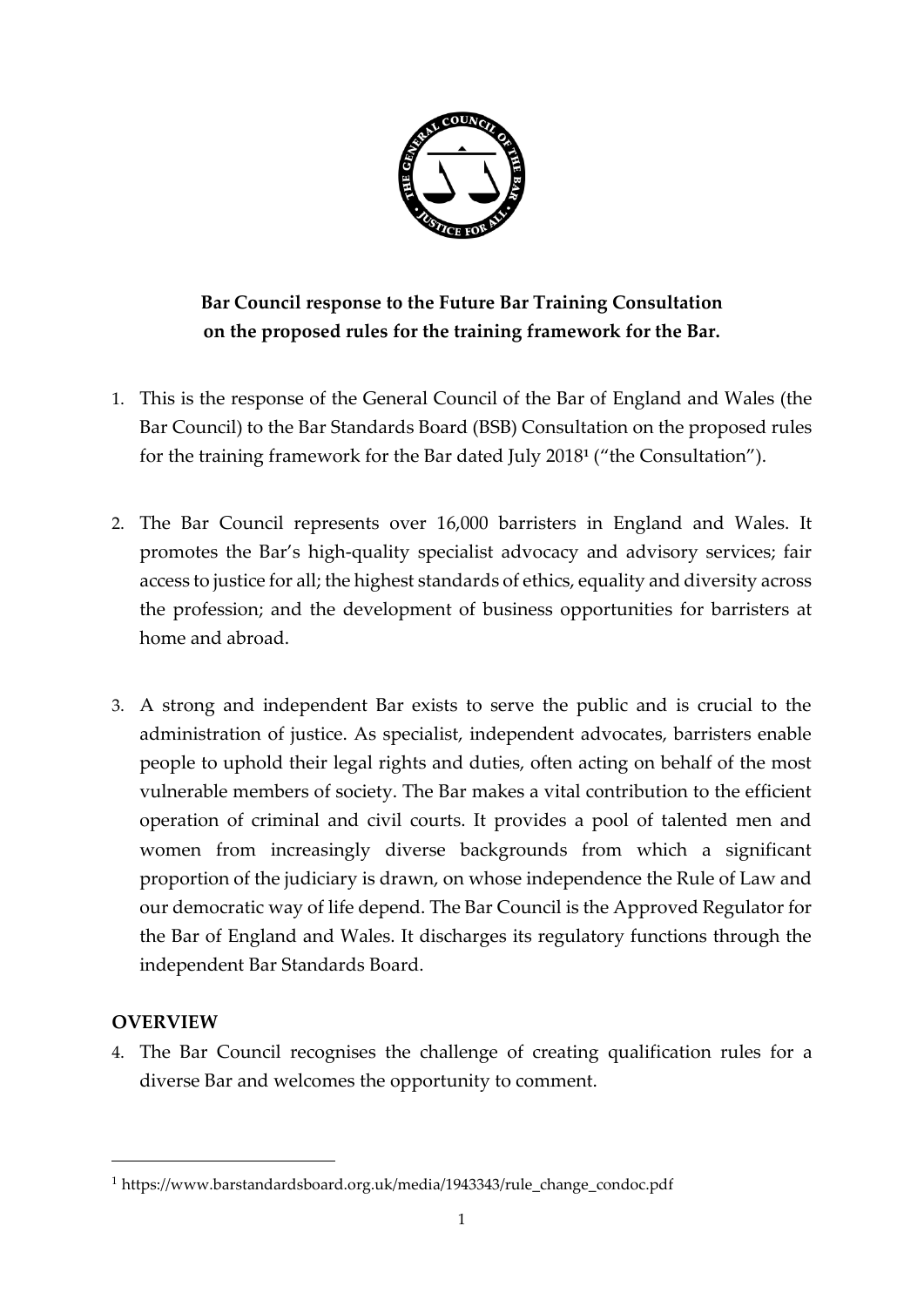- 5. Although we understand the BSB's preference for outlining the framework prior to committing itself to detailed rules, we should say that this has made our task difficult, because in many instances our concerns may (and, we hope, will) be addressed by the detail which we have not yet seen.
- 6. For that reason, we do not provide a specific answer to the two consultation questions<sup>2</sup>, but rather set out our comments upon the drafting in the notes that follow.

## **THE BAR COUNCIL RESPONSE**

-

**rQ4.1**: what does the word "*successfully*" (not found in the similar rQ5.1) add?

**rQ6** appears out of place, both because it interrupts the flow of rQ3 to rQ5 and rQ7 to rQ10, and because it deals with requirements that will be imposed upon the Inns (whereas rQ1 and rQ2 make it clear that the rules apply only to students, barristers and AETOs.) If rQ6 is intended merely as a signpost to the BSB's authority over the Inns in the regards mentioned, would that not be better interpolated elsewhere, rather than introduced here as a freestanding rule?

**rQ7**: "*The BSB may grant exemptions from all or part of the requirements set out in rQ3 to rQ5 above [for obtaining practising certificates]*". The criteria for granting such exemptions are not specified (other than in relation to knowledge and experience, with which the following rules deal), presumably because they are spelt out elsewhere. If they are not spelt out elsewhere, should they not be? If they are, it would be helpful for the source of the criteria to be mentioned, without which this presents as a free-standing unfettered discretion.

**rQ8**: The drafting *suggests* that if the relevant knowledge and experience of the applicant make it necessary for the applicant to do such training, the BSB will not grant exemption – but this is not as clear as it might be. It would be better we suggest to be more forthright, viz: "The BSB will not grant exemption from part or all of any component of training if the knowledge and experience of the applicant make such training necessary."

<sup>&</sup>lt;sup>2</sup> Do you think that the proposed rules provide the necessary regulatory framework to give effect to the new Bar Training scheme? Is the drafting of the proposed rules sufficiently clear and precise?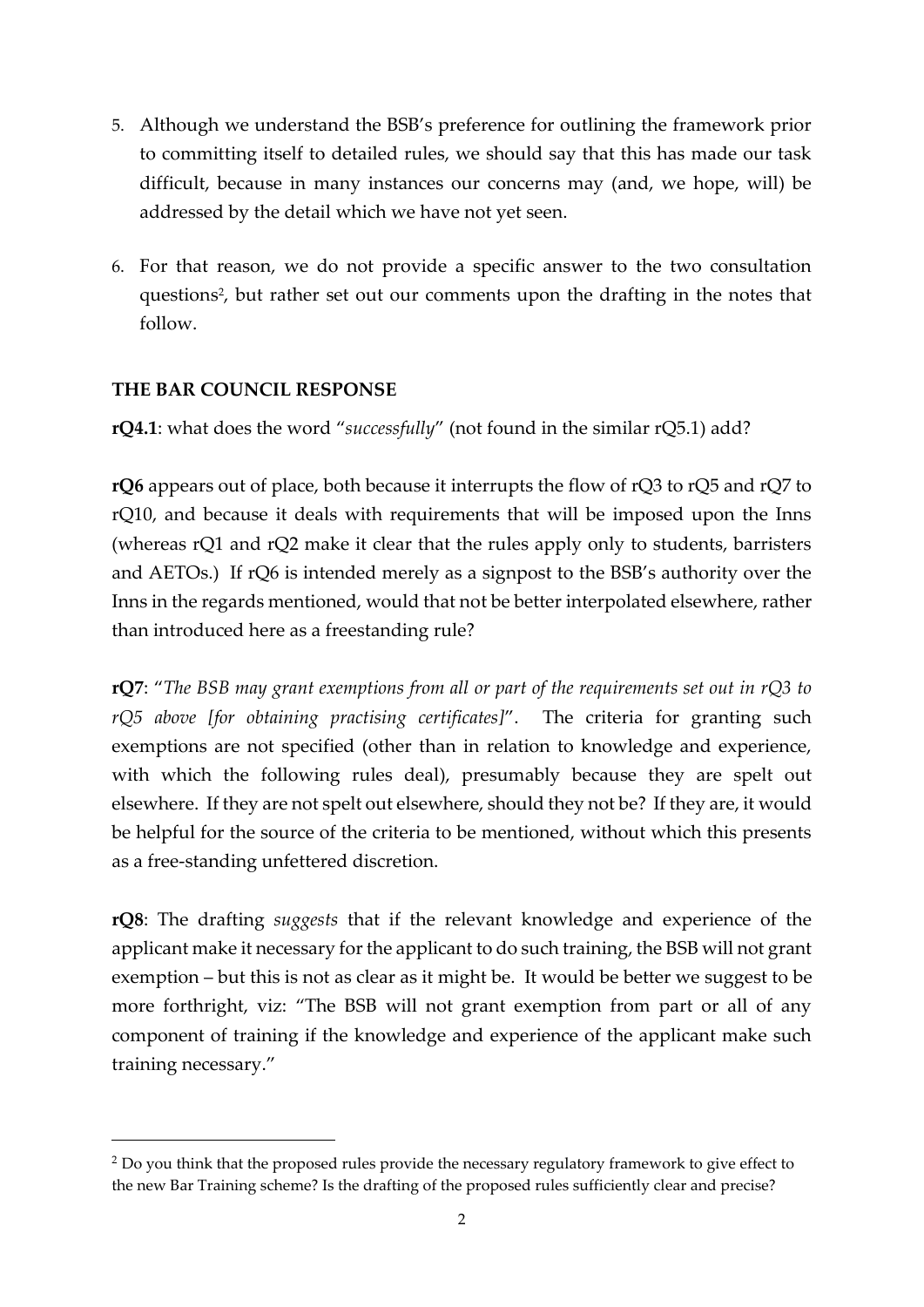**rQ12** refers to "this Section", while rQ13 refers to "this Part 4". It is not clear to what these are references.

**rQ13** deals with the grant of full exemption among others to those individuals who have been granted certain rights of audience by an approved regulator (rQ14). Such individuals *will* (not may) be exempted from training which the applicant has not fulfilled, unless (*exceptionally* – see rQ15) the BSB considers that a period of pupillage is necessary. If we have understood this correctly (although the reference to "Part 4" is not understood), this would appear to mean in practice that a solicitor granted rights by the SRA (with its markedly less strict training requirements, and its omission of pupillage, which we regard as critical to practice as a barrister) will be entitled to qualify as a barrister. While accepting that this is not a new rule change, we take this opportunity to make the point that it will unacceptably dilute the high standards rightly required of practising barristers; and it will provide an easy parallel route to the Bar for those practitioners who have failed the Bar's entry and training requirements.

**rQ23** is scarcely better, in that it extends the exemption to many more with existing rights of audience, subject to an effective waiver of both the academic and vocational training elements, and also "*if the BSB thinks fit*", pupillage. It is easy to see that this will be attractive to solicitors who regard admission to the Bar as a badge of achievement, and who will recognise that this route to that badge is fundamentally less arduous than the route barristers currently take. It will swell the ranks of the Bar with those who will not have faced the same testing regime, and without giving the undiscerning public any means of distinguishing between the two at the point of instruction.

**rQ24:** We oppose rQ24.3. The effect of this rule is that any "teacher of the law of England and Wales of experience and academic distinction" is automatically exempted from both academic legal training and vocational training. No doubt there will be many distinguished academics with a good broad grounding in English law who already have the skills taught on the vocational stage; but it seems to us perfectly possible that there may be some teachers of law (for instance perhaps very specialised academic lawyers) who will not. Given the imprecise definition of those who fall within this rule it is particularly important to avoid passporting people through two of the three stages of bar training.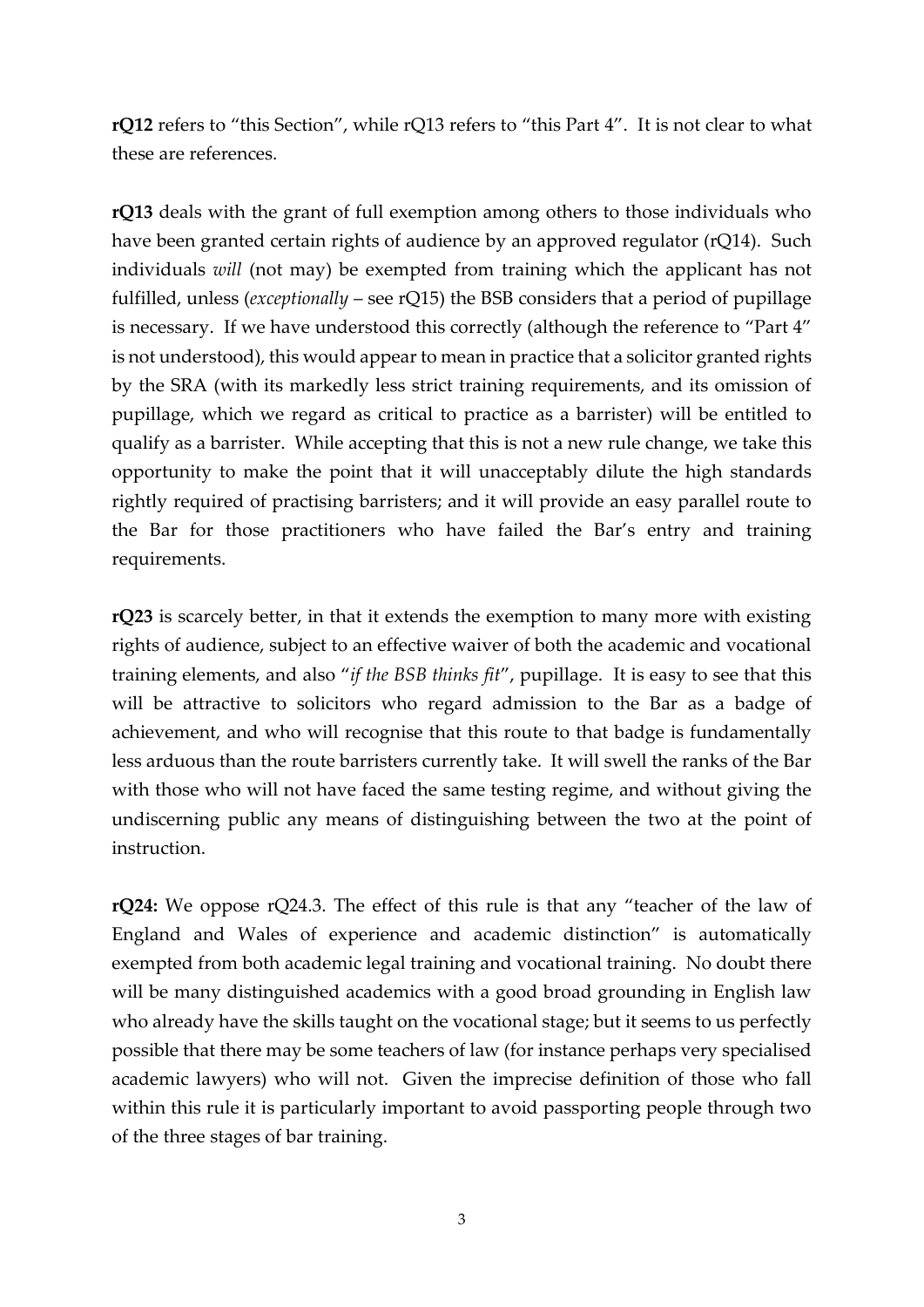We therefore suggest the rule for legal teachers should be as follows:

rQXX If the *BSB* is satisfied that an applicant falls within Rule rQYY, the BSB may if it thinks fit exempt the applicant from the *academic legal training* and from part or all of the *vocational training* and part or all of *pupillage*.

rQYY The following categories of individual fall within this Rule: .1 a teacher of the law of England and Wales of experience and academic distinction.

**rQ31**: The BSB has been made aware of the Bar Council's concerns relating to the change in the requirement that a pupil must be supervised by a suitably qualified barrister, who should take only one pupil at a time. The BSB has decided, against the strongly held views expressed by the Bar Council, that this requirement should be relaxed in the case of sets of chambers, and greatly relaxed in relation to other organisations. The Bar Council has been assured that applications by such other organisations will be treated with an appropriate degree of rigour, to ensure that they will apply the same levels of supervision by appropriately qualified individuals as sets of chambers. We do not see in this rule any such reference. The draft Authorisation Framework at Annex 1 to the BSB's Paper 029 (18) dated May 2018 set out the test to be applied by reference to the AETO's ability to train pupils to meet the Threshold Statement, and having regard to other documents (such as the "Pupillage/Workbased Component Evidence") which the BSB is yet to produce. We see in these papers no requirement that the AETO supervisor should be a practising barrister – a feature which we regard as critical to proper training, incapable of replication by any other individual. We view this dilution of the vital work-based component of the pupil's training as antithetical to the regulatory objective of encouraging an independent, strong, diverse and effective legal profession and, similarly, in conflict with the regulatory objective of promoting and maintaining adherence to the professional principles. We urge the BSB to introduce appropriate safeguards, to ensure that this dilution does not take place. We see as a minimum safeguard a requirement that any AETO supervisor should be a practising barrister, responsible for one pupil at a time. We add that the reference in rQ31.2 to the AETO having to be a "*suitable provider*" is too opaque and general to provide us with any reassurance.